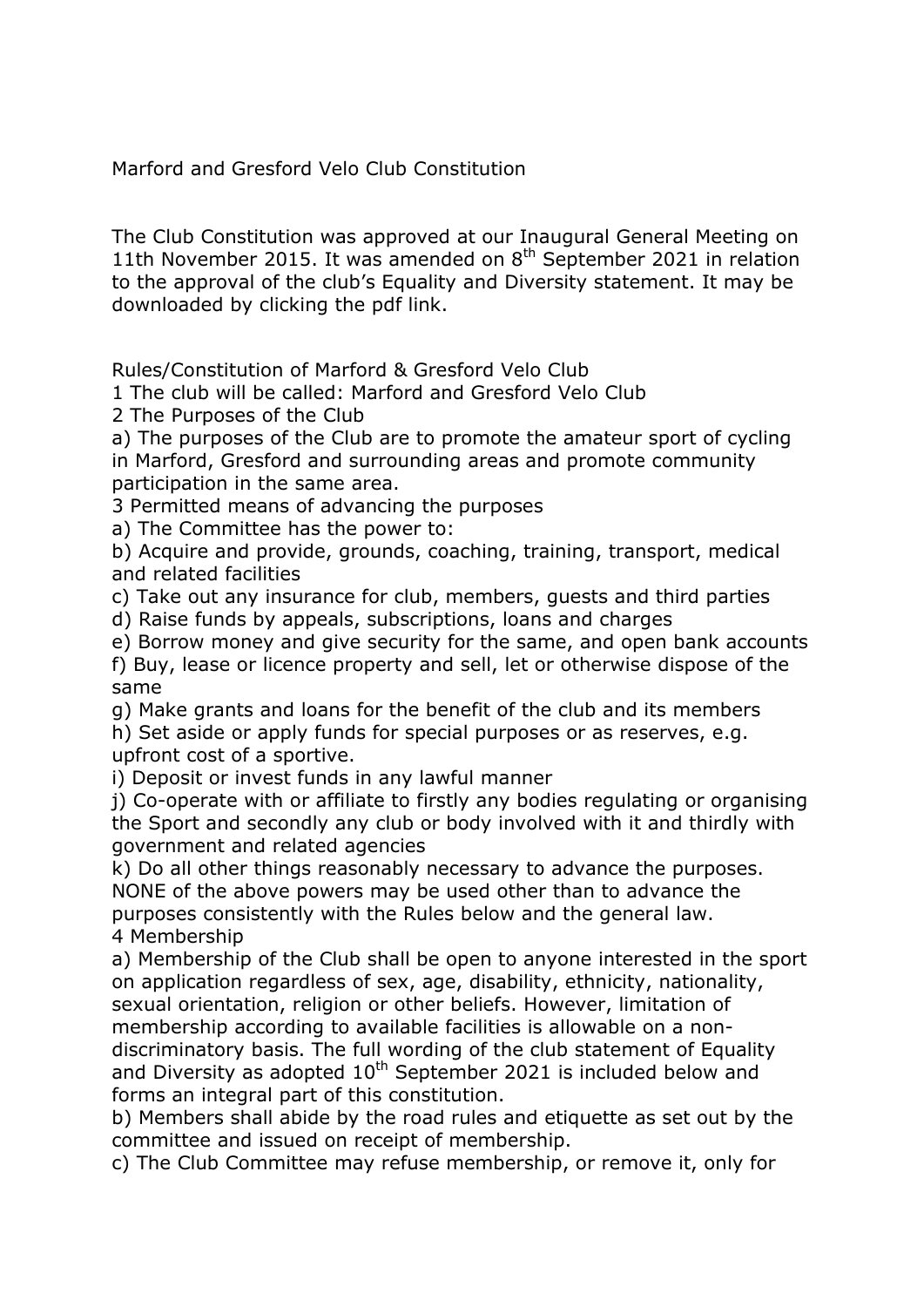good cause such as conduct or character likely to bring the Club or sport into disrepute. Appeal against refusal or removal may be made to an appointed panel consisting of club members.

5 All General Meetings

a) All paid members may attend, contribute and vote at all general meetings of the Club in person, others may attend as observers. b) Such meetings need 21 clear days' written notice to members.

c) The quorum for all general meetings is 25% of the membership

d) The Chair or (in his or her absence) another member chosen at the meeting shall preside.

e) Except as otherwise provided in these Rules, every resolution shall be decided by a simple majority of the votes cast on a show of hands.

f) Formalities in connection with General Meetings (such as how to put down resolutions) shall be decided by the Committee and publicised to Club members.

6 Annual General Meetings (AGM)

a) The Club will hold an AGM once in every calendar year and not more than 15 months after the last AGM. At every AGM:

b) The Members will elect a Committee including a Chair, Treasurer and Secretary to serve until the next AGM;

c) The Treasurer will produce accounts of the Club for the latest financial year audited as the Committee shall decide;

d) The Committee will present a report on the Club's activities since the previous AGM;

e) The Members will discuss and vote on any resolution (whether about policy or to change the Rules) and deal with any other business put to the meeting.

7 Extraordinary General Meetings (EGM)

a) An EGM shall be called by the Secretary within 14 days of a request to that effect from the Committee or on the written request of not less than 15% of the membership and signed by them. Such an EGM shall be held on not less than 14 or more than 21 days' notice at a place decided upon by the Committee or in default by the Chair.

8 The Committee

Role –

a) Subject to these Rules the Committee shall have responsibility for the management of the Club, its funds, property and affairs.

Property etc –

a) The property and funds of the Club cannot be used for the direct or indirect private benefit of members other than as reasonably allowed by the Rules.

b) The Club may provide sporting and related social facilities, coaching,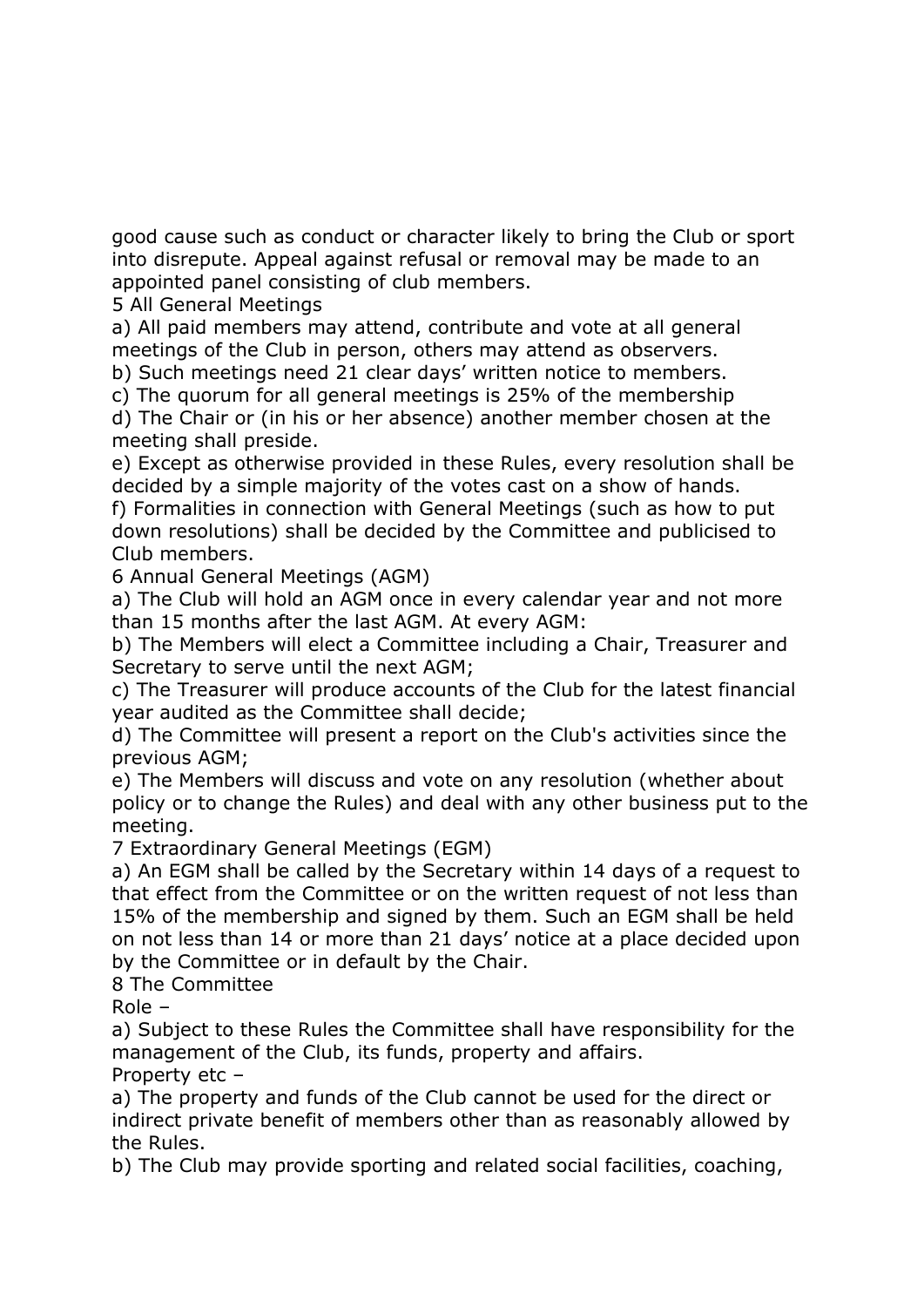courses, insurance cover, medical treatment, post event refreshments and other ordinary benefits

c) The Club may also in connection with the sports purposes of the Club: i. Sell and supply food, drink and related sports clothing and equipment; ii. Indemnify the Committee and members acting properly in the course of the running of the Club against any liability incurred in the proper running of the Club (but only to the extent of its assets).

d) The Committee will have due regard to the law on all forms of discrimination and child protection and vulnerable adults and will follow the contents of the club statement of Equality and Diversity. Composition etc -

a) The Committee shall consist of at least five and not more than 14 members (including Officers).

b) The Committee members may co-opt club members (up to the maximum permitted number) to serve until the end of the next AGM. c) Any Committee member may be re-elected or re-co-opted without limit.

d) A Committee member ceases to be such if he or she ceases to be a member of the Club, resigns by written notice, or is removed by the Committee for good cause after the Member concerned has been given the chance of putting his/her case to the Committee with an appeal to the Club members, or is removed by club members at a general meeting. The Committee shall fairly decide time limits and formalities for these steps. e) A Club member may become a committee member in their 2nd full year of membership.

f) Members must be nominated and seconded for committee by members in their 2nd full.

D Committee meetings -

a) Whenever a Committee member has a personal interest in a matter to be discussed, he/she must declare it, withdraw from that part of the meeting (unless asked to stay), not be counted in the quorum for that agenda item and withdraw during the vote and have no vote on the matter concerned.

The Committee may decide its own way of operating. Unless it otherwise resolves, the following rules apply:

a) At least 4 members must be present for the meeting to be valid;

b) Committee meetings shall be held face to face;

c) The Chair, or whoever else those present choose shall chair meetings;

d) Decisions shall be by simple majority of those voting;

e) A resolution in writing signed by every Committee member shall be valid without a meeting;

f) The chair of the meeting shall not have a casting vote.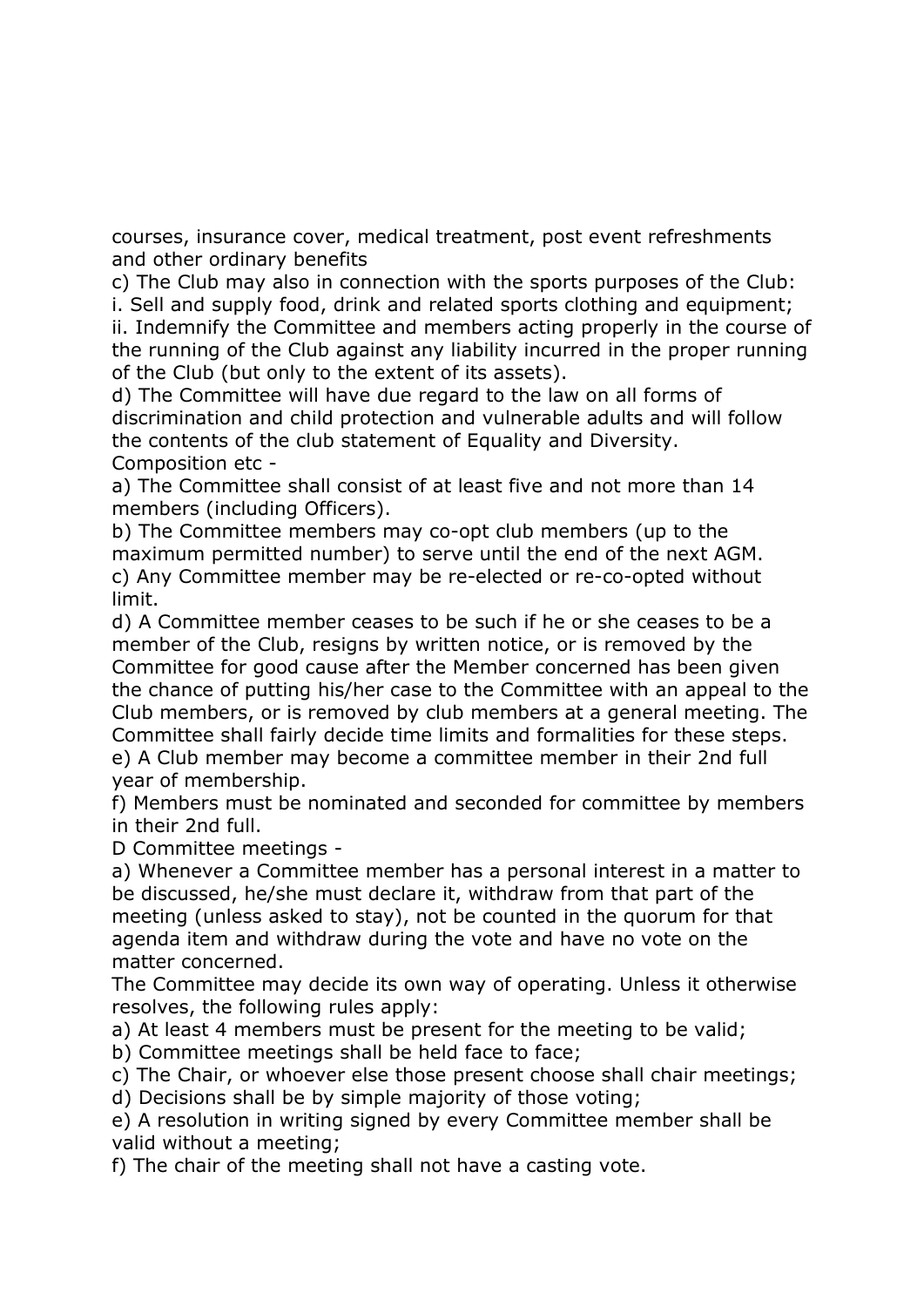E Delegation etc -

a) The Committee may delegate any of their functions to sub-committees but must specify the scope of its activity and powers; the extent to which it can commit the funds of the Club; its membership; its duty to report back to the Committee. The Committee may wind up any sub-committee at any time or to change its mandate and operating terms. F Disclosure -

a) Annual club reports and statements of account must be made available for inspection by any member and all club records may be inspected by any Committee member.

9 Amendments

a) These Rules may be amended at a general meeting by two-thirds of the votes cast but not (if relevant) so as to jeopardise the Club's status and not in any event to alter its purposes unless winding up provisions. 10 Winding up the Club

a) The members may vote to wind up the Club if not less than three quarters of those present and voting support that proposal at a properly convened general meeting.

b) The Committee will then be responsible for the orderly winding up of the Club's affairs.

c) After settling all liabilities of the Club, the Committee shall dispose of the net assets remaining to one or more of the following:

i. To another Club with similar sports purposes which is a charity and/or ii. To another Club with similar sports purposes which is a registered CASC and/or

iii. To the Club's national governing body for use by them for related community sports.

Constitution adopted at a meeting held at:

On:

Name:

Signed: Signature:

Witnessed by:

Name: Signature:

Occupation:

Witness Address:

Postcode: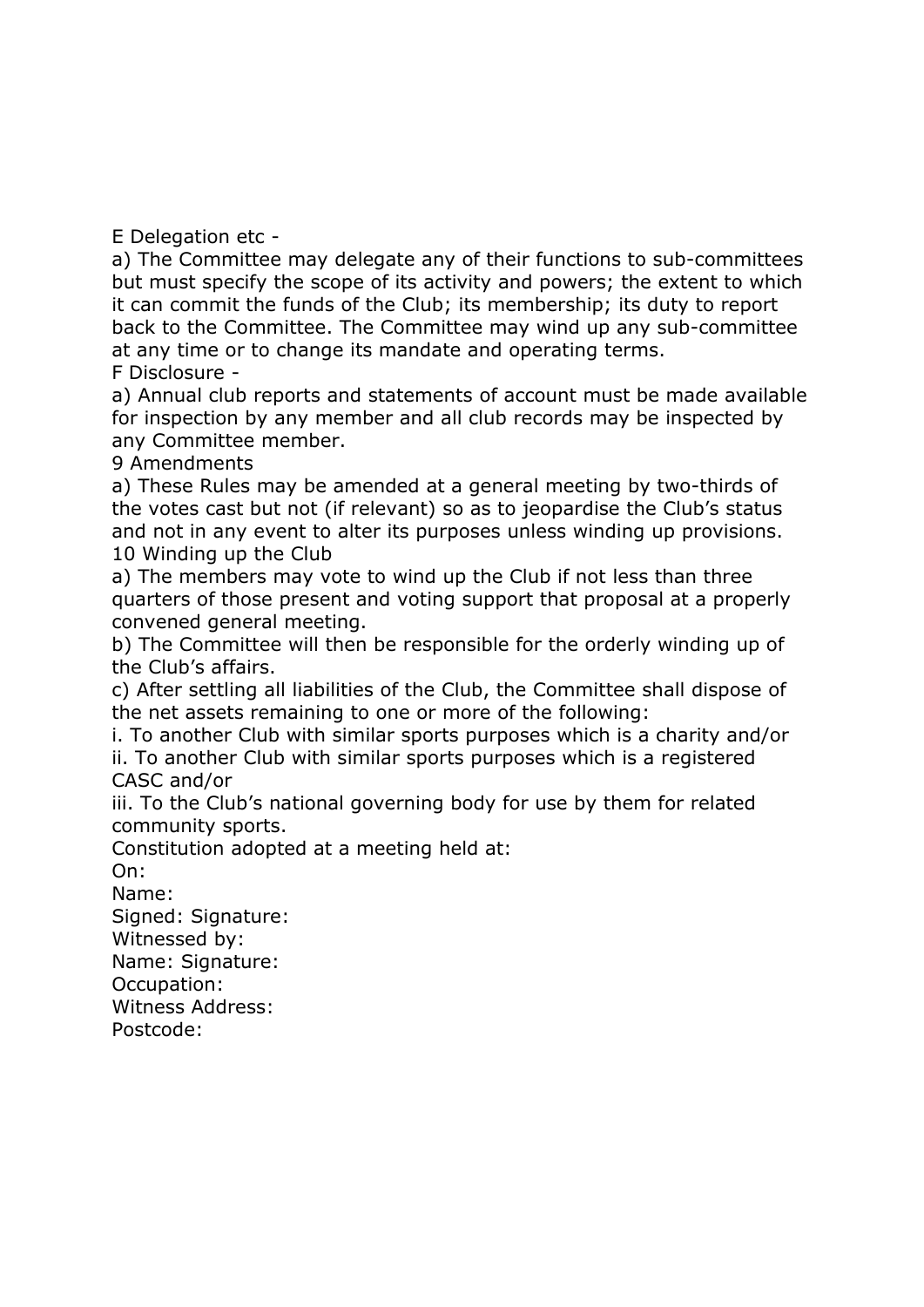# **Marford and Gresford Velo Club**

## **Equality and Diversity Policy Statement**

## **1.0 Statement of Intent**

1.1 Marford and Gresford Velo club (the club) is fully committed to the principles and active promotion of equality of opportunity and is responsible for ensuring that no member receives less favourable treatment on the grounds of age, gender, parental or marital status, racial group (race, colour, nationality, ethnic or national origins), disability, religious beliefs or principles, social status, political/trade union membership or non-membership or sexual preference.

1.2 The Club will ensure that there will be open access to all those who wish to participate in cycling and that they are treated fairly.

1.3 The "active promotion of equality of opportunity" implies that the club is seeking to move from simply complying with legislation and good practice towards embracing diversity.

#### **2.0 Purpose of the Equality policy**

2.1 The Club will ensure that no sections of the community are denied the opportunity to participate equally and fully in the pastime of cycling at whatever level suits them.

2.2 The Club will take steps to prevent discrimination or other unfair treatment for its members.

#### **3.0 Legal Requirements**

3.1 The Club is required by law not to discriminate against its members and recognises its legal obligations under current, relevant acts and related obligations arising from connected codes of practice.

#### **4.0 Types of Discrimination**

Discrimination can take the following forms:

4.1 **Direct Discrimination**: This occurs when one person is treated less favourably than another in the similar circumstances.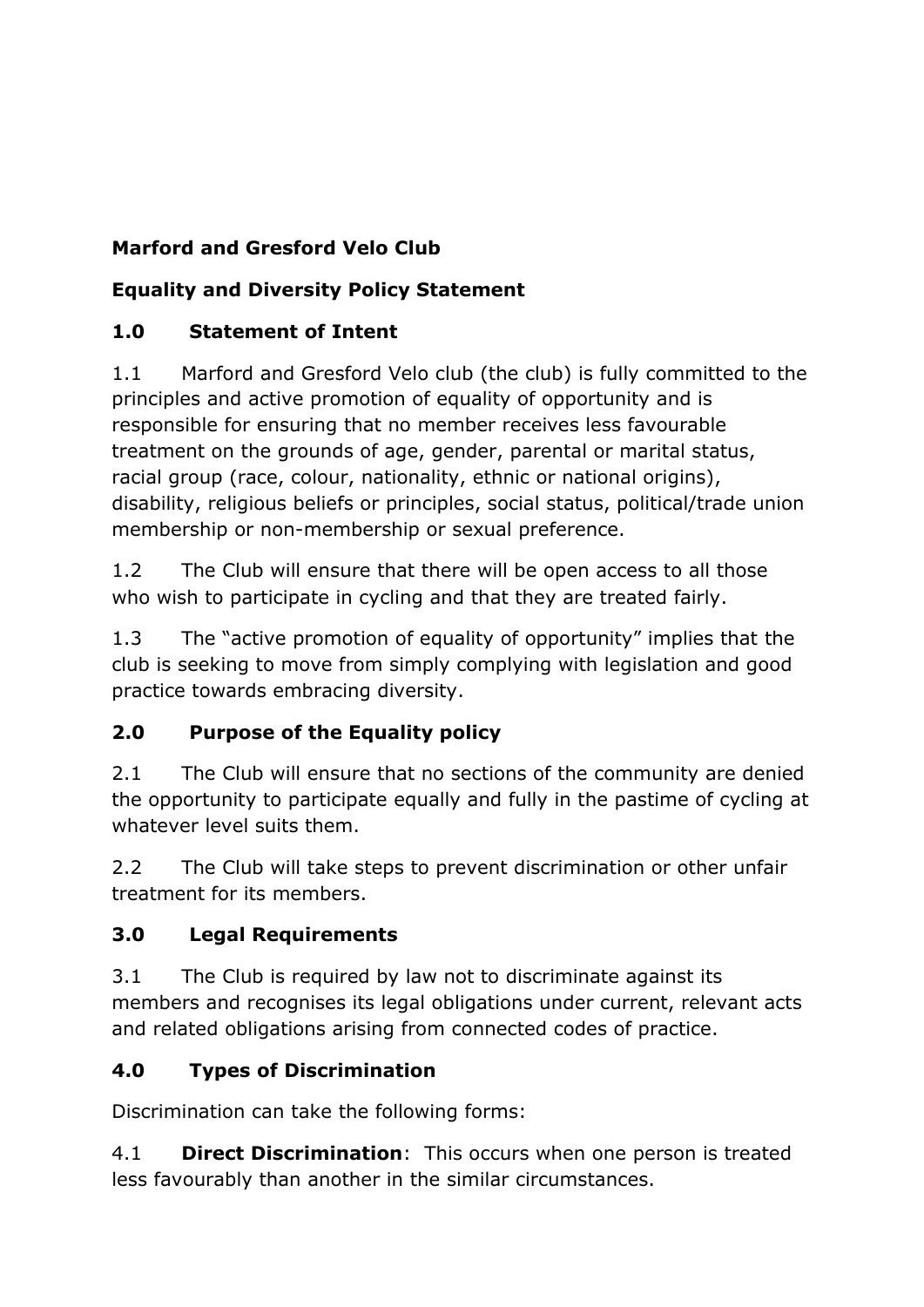4.2 **Indirect Discrimination**: This occurs when a provision, criterion or practice is applied equally to all, but which has a disproportionate and detrimental effect on a particular section of the population, because fewer members of that section can comply with the provision, criterion or practice cannot be objectively justified.

4.2.1 When decisions are made about an individual, the only personal characteristics taken into account will be those which, as well as being consistent with relevant legislation are necessary to the proper performance of the work involved.

4.3.1 **Harassment**: Harassment can be described as actions, behaviour comments or physical contact that are unwelcome, inappropriate, unreciprocated and objectionable or causes offence to the recipient. It may related to age, gender, racial group, disability, religion or belief, social status, sexuality or some other personal characteristic.

4.4.1 **Bullying**: Bullying is one form of personal harassment. It is the misuse of power or position to persistently criticise or to humiliate and undermine an individual's confidence.

4.4.2 The Club is committed to ensuring that its members are able to conduct their activities in an environment that is free from harassment, intimidation or bullying. This includes cyber-bullying and abuse as well as face to face bullying.

4.4.3 The Club regards discrimination and harassment or bullying as described above as gross misconduct and any member of the Club who discriminates against any other person will be liable to appropriate disciplinary action. Any grievances can be raised with the welfare officer. (Shown on the committee page).

4.5 **Victimisation**: Victimisation occurs when someone is treated less favourably than others because he or she has taken action against the Club under one of the relevant acts or provided information about such discrimination.

#### **5.0 Implementation**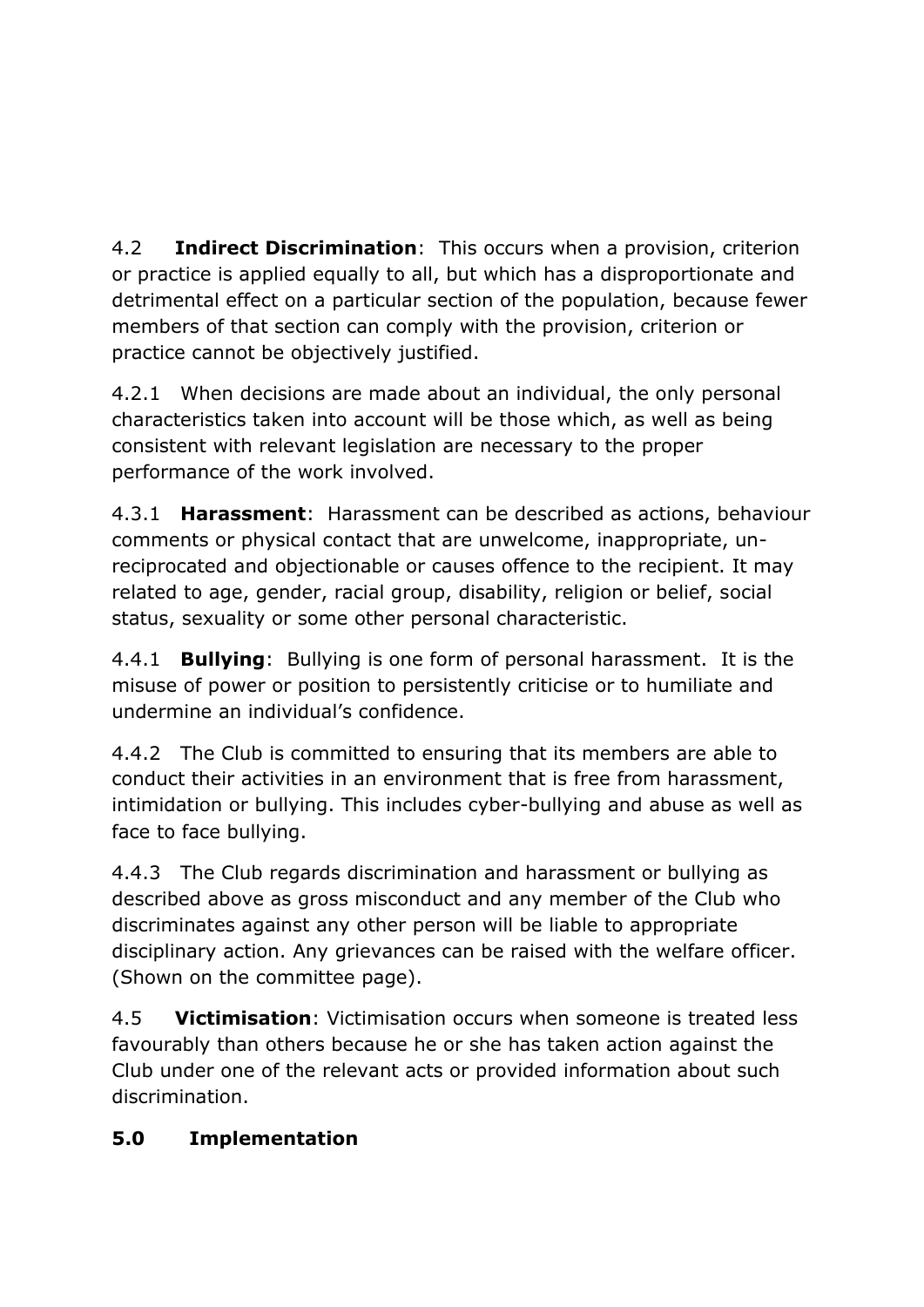5.1 A copy of this document will be available to all members of the Club.

5.2 All members have responsibilities to respect, act in accordance with and thereby support and promote the spirit and intentions of this policy.

5.3 The Club will take measures to ensure that its practices are nondiscriminatory.

5.4. No official post will be placed at a disadvantage by requirements or conditions which are not necessary to the performance of the post or which constitute unfair discrimination.

5.5 A planned approach will be adopted to eliminate barriers which discriminate against particular groups.

5.6 The Club will ensure that any consultants and advisers used by the Club can demonstrate their commitment to the principles and practice of equality.

#### **6.0 Positive Action**

6.1 The Club may take positive action or introduce special measures or initiatives for any group which is currently under-represented in membership.

#### **7.0 Monitoring and Evaluation**

7.1 The Club will regularly monitor and evaluate the policy, practices, procedures and operations on an ongoing basis and will inform members of their impact.

7.2 The Chairperson has overall responsibility for the implementation of the equal opportunities policy.

7.3 The Club Committee is responsible for ensuring that this equality policy is followed and to provide appropriate procedures to deal with the investigation and disciplinary hearing in connection with any alleged breach of the Equality Policy.